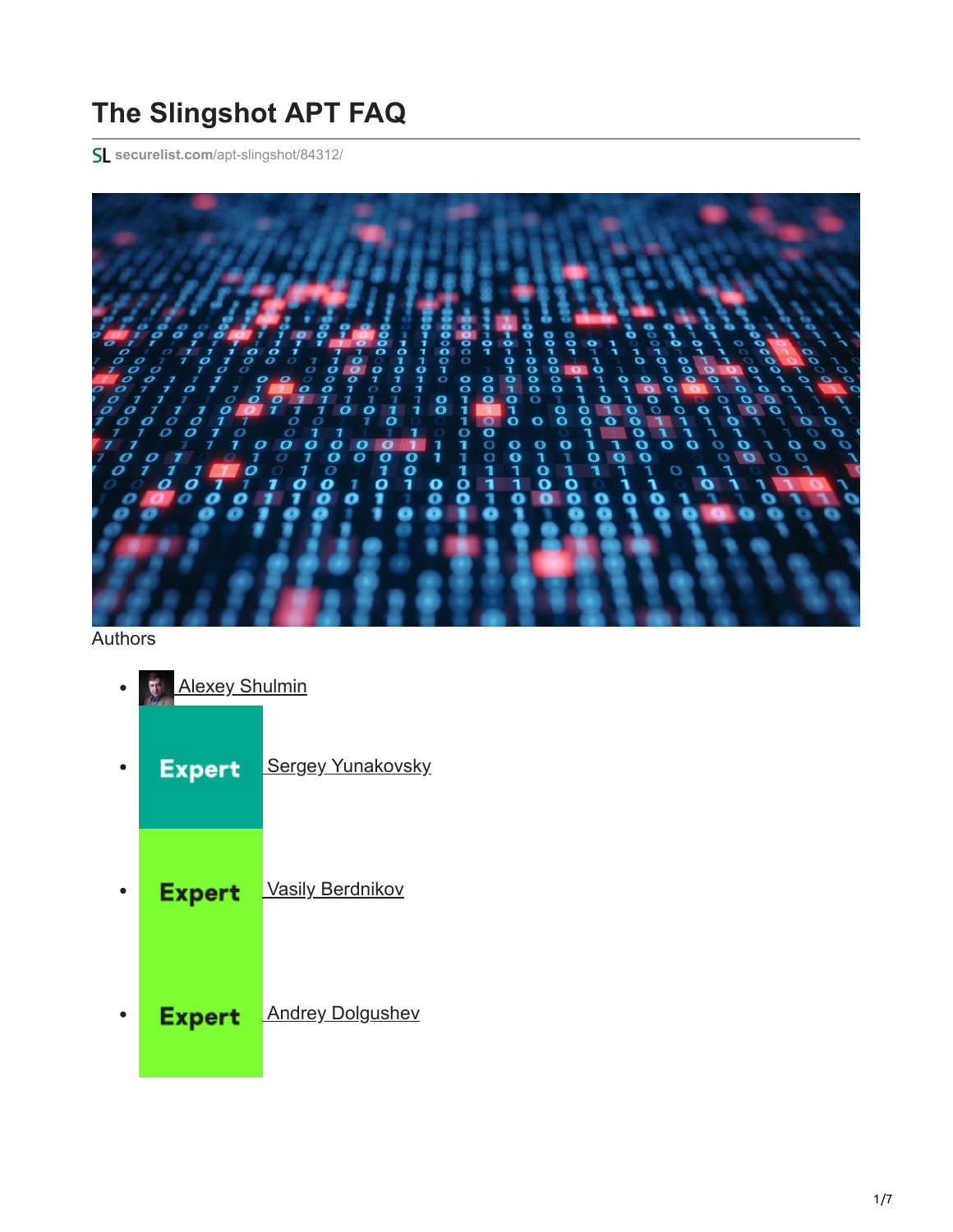While analysing an incident which involved a suspected keylogger, we identified a malicious library able to interact with a virtual file system, which is usually the sign of an advanced [APT](https://encyclopedia.kaspersky.com/glossary/apt-advanced-persistent-threats/?utm_source=securelist&utm_medium=blog&utm_campaign=termin-explanation) actor. This turned out to be a malicious loader internally named 'Slingshot', part of a new, and highly sophisticated attack platform that rivals Project Sauron and Regin in complexity.

The initial loader replaces the victim´s legitimate Windows library 'scesrv.dll' with a malicious one of exactly the same size. Not only that, it interacts with several other modules including a ring-0 loader, kernel-mode network sniffer, own base-independent packer, and virtual filesystem, among others.

While for most victims the infection vector for Slingshot remains unknown, we were able to find several cases where the attackers got access to Mikrotik routers and placed a component downloaded by Winbox Loader, a management suite for Mikrotik routers. In turn, this infected the administrator of the router.

We believe this cluster of activity started in at least 2012 and was still active at the time of this analysis (February 2018).

# **Why did you call the intruder Slingshot?**

The name appears unencrypted in some of the malicious samples – it is the name of one of the threat actor's components, so we decided to extend it to the APT as a whole.

# **When was Slingshot active?**

The earliest sample we found was compiled in 2012 and the threat was still active in February 2018.

## **How did the threat attack and infect its victims?**

Slingshot is very complex and the developers behind it have clearly spent a great deal of time and money on its creation. Its infection vector is remarkable – and, to the best of our knowledge, unique.

We believe that most of the victims we observed appeared to have been initially infected through a Windows exploit or compromised Mikrotik routers.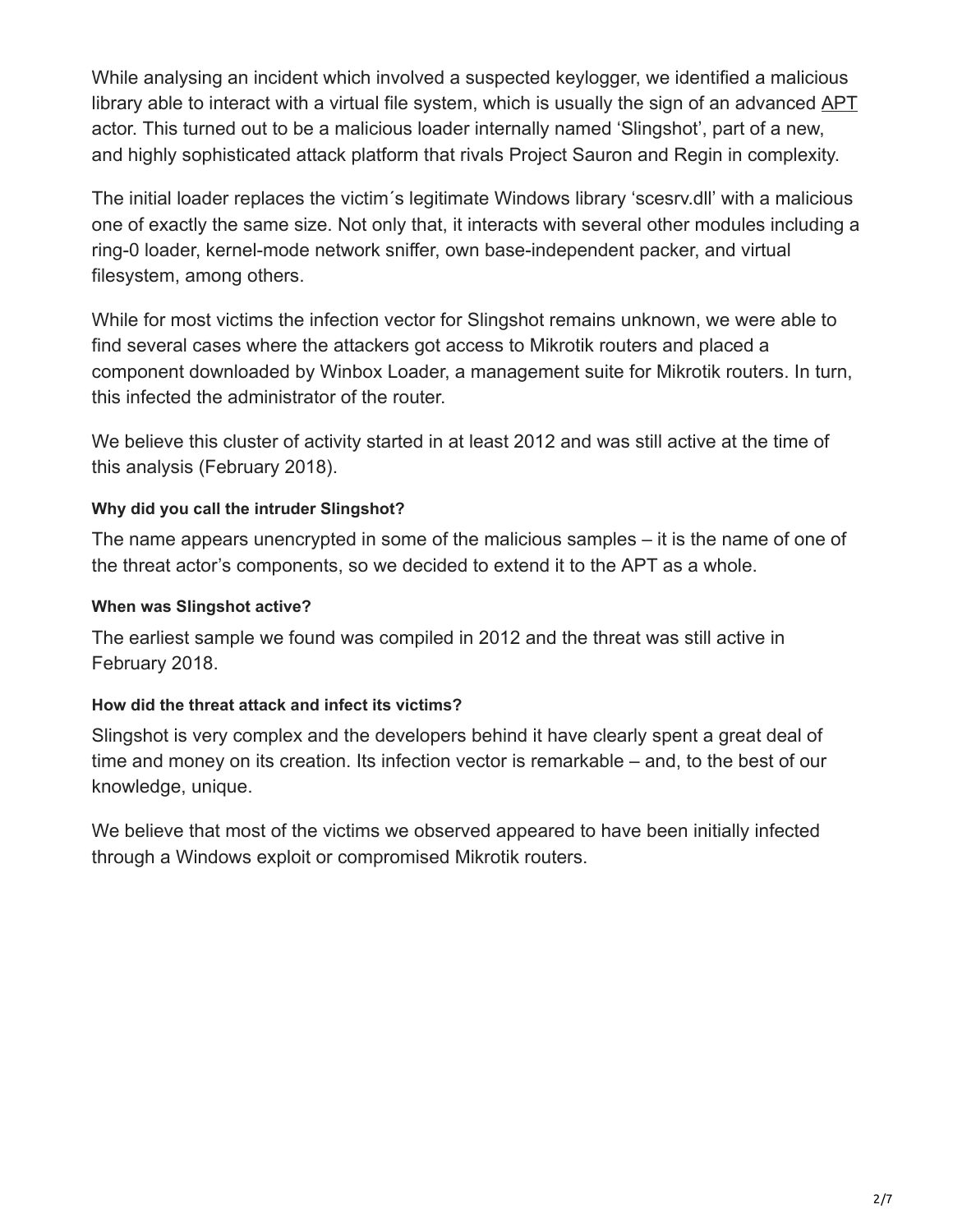# **Slingshot APT - how it attacks**

Slingshot - an advanced, cyber-espionage threat actor targeting individuals and organizations in Africa and the Middle East, from at least 2012 until February 2018



### **How exactly does infection happen?**

The exact method used by Slingshot to exploit the routers in the first instance is not yet clear. When the target user runs Winbox Loader software (a utility used for Mikrotik router configuration), this connects to the router and downloads some DLLs (dynamic link libraries) from the router's file system.

One of them – ipv4.dll – has been placed by the APT with what is, in fact, a downloader for other malicious components. Winbox Loader downloads this ipv4.dll library to the target's computer, loads it in memory and runs it.

This DLL then connects to a hardcoded IP and port (in every cases we saw it was the router's IP address), downloads the other malicious components and runs them.

To run its code in kernel mode in the most recent versions of operating systems, that have Driver Signature Enforcement, Slingshot loads signed vulnerable drivers and runs its own code through their vulnerabilities. .

Following infection, Slingshot would load a number of modules onto the victim device, including two huge and powerful ones: Cahnadr, the kernel mode module, and GollumApp, a user mode module. The two modules are connected and able to support each other in information gathering, persistence and data exfiltration.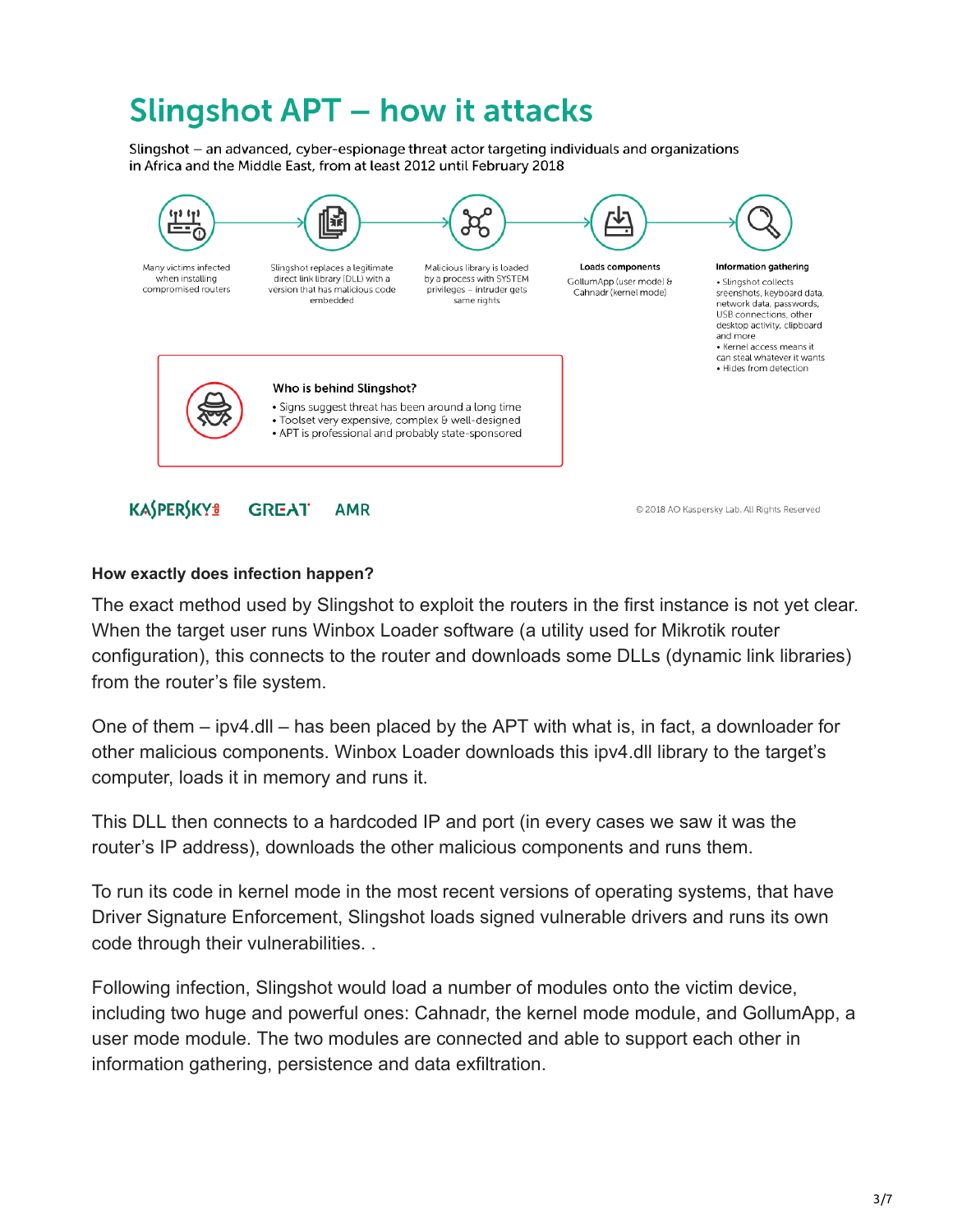The most sophisticated module is GollumApp. This contains nearly 1,500 user-code functions and provides most of the above described routines for persistence, file system control and C&C communications.

Canhadr, also known as NDriver, contains low-level routines for network, IO operations and so on. Its kernel-mode program is able to execute malicious code without crashing the whole file system or causing Blue Screen – a remarkable achievement. Written in pure C language, Canhadr/Ndriver provides full access to the hard drive and operating memory despite device security restrictions, and carries out integrity control of various system components to avoid debugging and security detection.

# **Are Mikrotik the only affected routers?**

Some victims may have been infected through other routes. During our research we also found a component called KPWS that turned out to be another downloader for Slingshot components.

# **Did you inform the affected vendor?**

Although the available intelligence is limited and we are not sure what kind of exploit was used to infect routers, we provided Mikrotik with all information available.

# **What can users of Mikrotik routers do to protect themselves?**

Users of Mikrotik routers should upgrade to the latest software version as soon as possible to ensure protection against known vulnerabilities. Further, Mikrotik Winbox no longer downloads anything from the router to the user's computer.

# **What are the advantages of achieving kernel mode?**

It gives intruders complete control over the victim computer. In kernel mode malware can do everything. There are no restrictions, no limitations, and no protection for the user (or none that the malware can't easily bypass).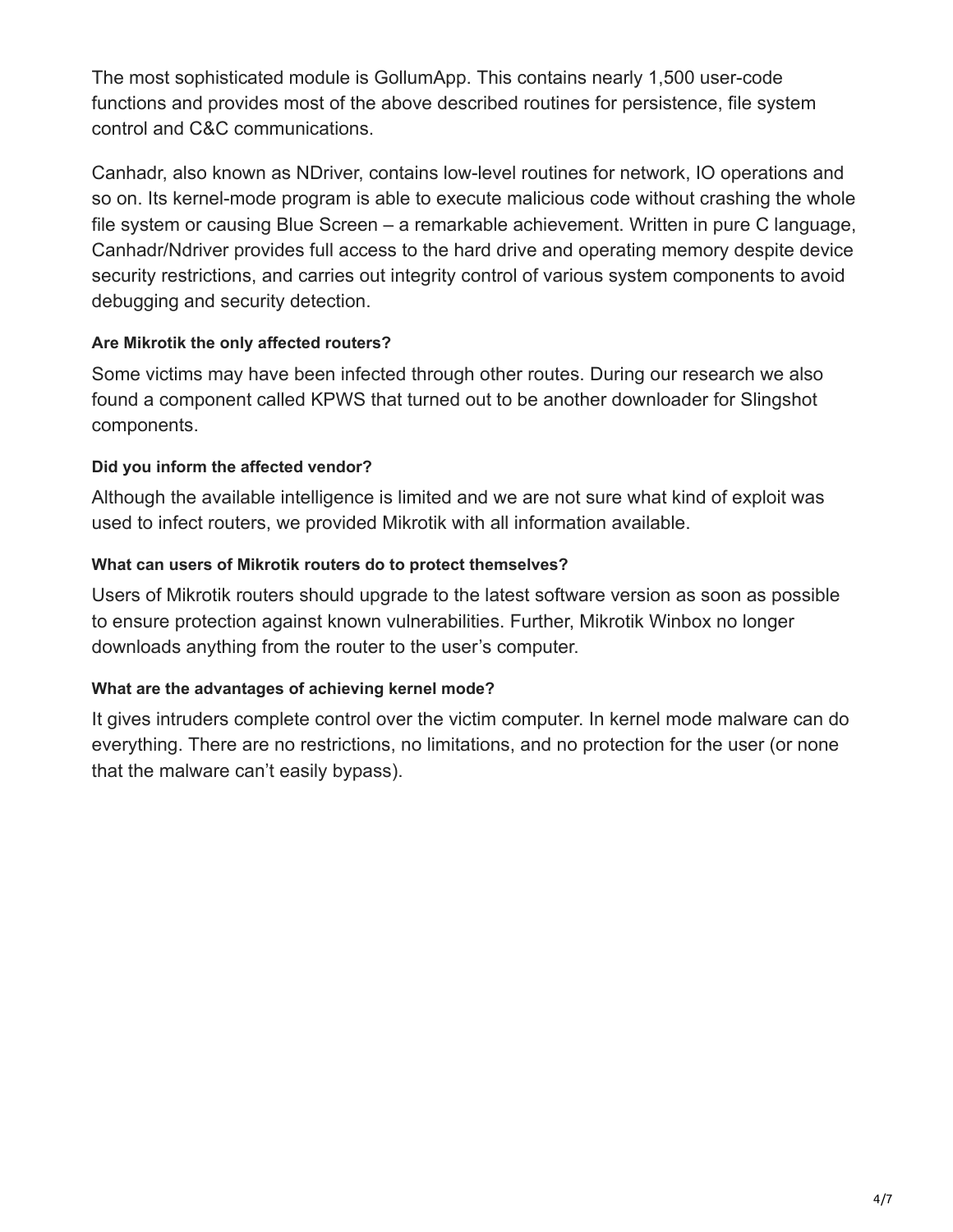# **Slingshot APT - the main malicious modules**

Slingshot - an advanced, cyber-espionage threat actor targeting individuals and organizations in Africa and the Middle East, from at least 2012 until February 2018



#### **KASPERSKYS GREAT AMR**

@ 2018 AO Kaspersky Lab. All Rights Reserved

#### **What kind of information does Slingshot appear to be looking for?**

Slingshot's main purpose seems to be cyber-espionage. Analysis suggests it collects screenshots, keyboard data, network data, passwords, USB connections, other desktop activity, clipboard and more. But with full access to the kernel part of the system, it can steal whatever it wants – credit card numbers, password hashes, social security account numbers – any type of data.

### **How did Slingshot avoid detection?**

The threat actor combined a number of known approaches to protect it very effectively from detection: including encrypting all strings in its modules, calling system services directly in order to bypass security-product hooks, using a number of Anti-bug techniques, and more.

Further, it can shut down its components, but ensure they complete their tasks before closing. This process is triggered when there are signs of an imminent in-system event, such as a system shutdown, and is probably implemented to allow user-mode components of the malware to complete their tasks properly to avoid detection during any forensic research.

### **You said that it disables disk defragmentation module in Windows OS. Why?**

This APT uses its own encrypted file system and this can be located among others in an unused part of a hard drive. During defragmentation, the defrag tool relocates data on disk and this tool can write something to sectors where Slingshot keeps its file systems (because the operating system thinks these sectors are free). This will damage the encrypted file system. We suspect that Slingshot tries to disable defragmentation of these specific areas of the hard drive in order to prevent this from happening.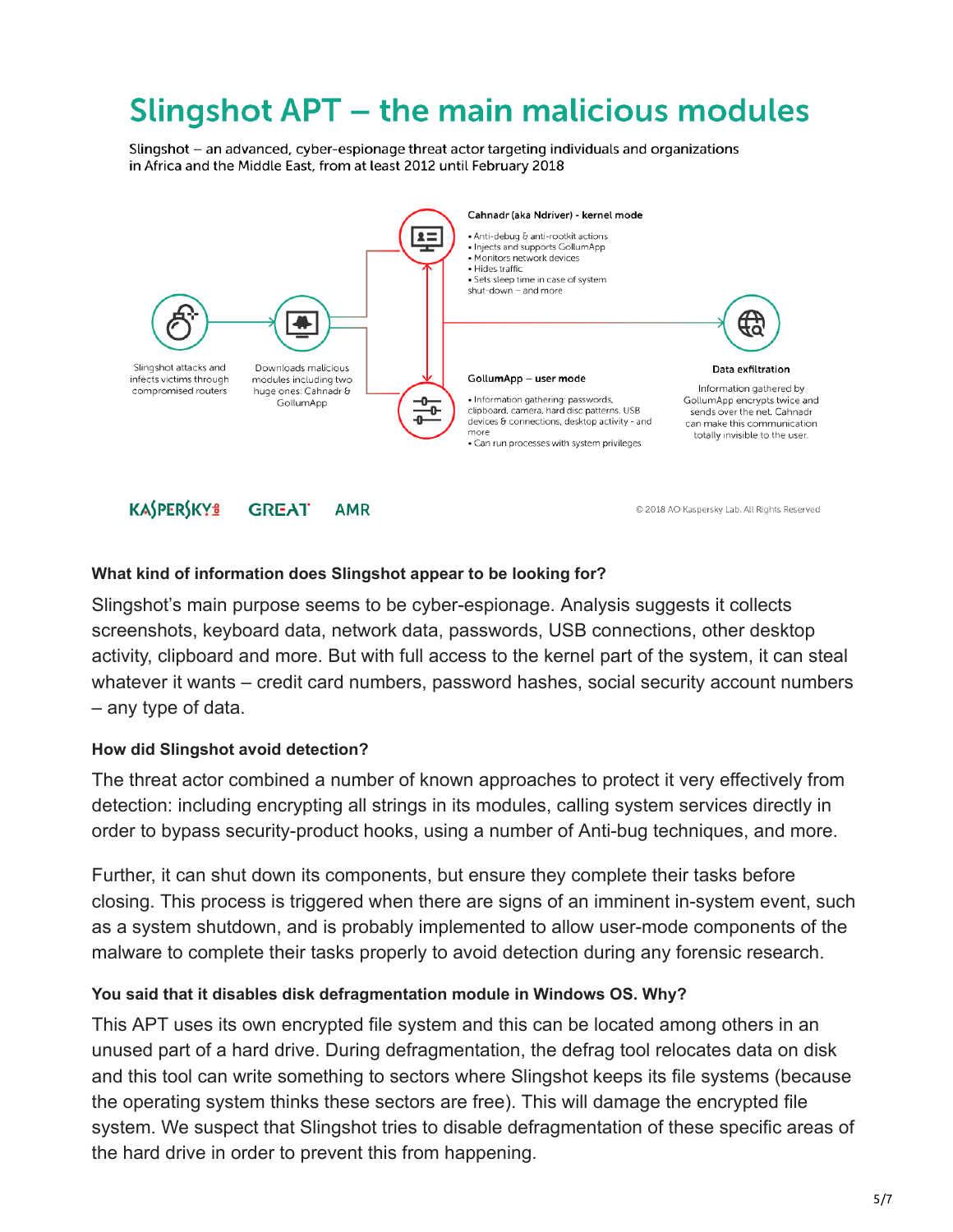### **How does it exfiltrate data?**

The malware exfiltrates data through standard networks channels, hiding the traffic being extracted by hooking legitimate call-backs, checking for Slingshot data packages and showing the user (and users' programs like sniffers and so on) clear traffic without exfiltrated data.

## **Does it use exploits to zero-day vulnerabilities? Any other exploits?**

We haven't seen Slingshot exploit any zero-days, but that doesn't mean that it doesn't – that part of a story is still unclear for us. But it does exploit known vulnerabilities in drivers to pass executable code into kernel mode. These vulnerabilities include CVE-2007-5633; CVE-2010- 1592, CVE-2009-0824.

## **What is the victim profile and target geography?**

So far, researchers have seen around 100 victims of Slingshot and its related modules, located in Kenya, Yemen, Afghanistan, Libya, Congo, Jordan, Turkey, Iraq, Sudan, Somalia and Tanzania. Most of the victims appear to be targeted individuals rather than organizations, but there are some government organizations and institutions. Kenya and the Yemen account for most of the victims observed to date.

# Slingshot – global attack geography

Countries targeted by the Slingshot APT from at least 2012 until Feb 2018, according to Kaspersky Lab detection data

#### Nearly 100 victims



Including individuals government organizations 。<br>and institutions



Over half of attacks targeted Kenya and Yemen



#### **KASPERSKYS GREAT AMR**

@ 2018 AO Kaspersky Lab. All Rights Reserved

### **What do we know about the group behind Slingshot?**

The malicious samples investigated by the researchers were marked as 'version 6.x', which suggests the threat has existed for a considerable length of time. The development time, skill and cost involved in creating Slingshot's complex toolset is likely to have been extremely